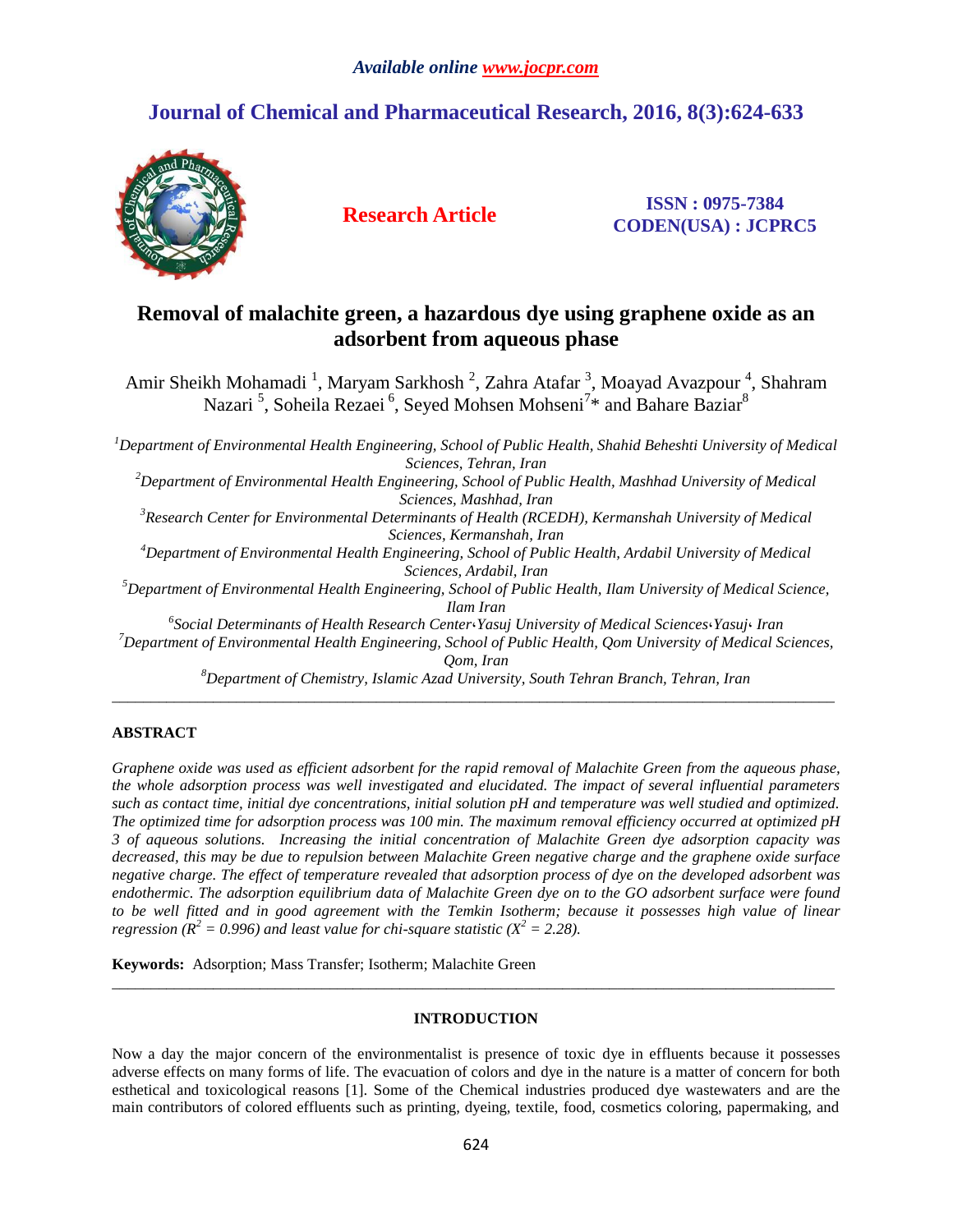paper [2–6]. There are more than 105 commercially available dyes with over  $7 \times 10^5$  tons of dye produced annually [7]. Several treatment techniques and methods like flocculation, ozonation, membrane filtration, ion exchange, coagulation/flocculation, oxidation, electrochemical or photochemical method, degradation by biological and adsorption have been employed to refine and purify the wastewater from these non-biodegradable noxious dyes [8– 11]. Adsorption at solution phase today widely used as useful way to sequester and remove the organic dyestuffs from the water because of its easy operation, low cost and high efficiency [9]. Several other previously developed adsorbents such as carbon nanotubes [12–19], MWCNTs (multi-walled carbon nanotubes) [20, 21], nanoparticles and nanocomposites [22–26], rubber tire [27, 28], and other low cost adsorbents [29–34] etc. are extensively used for the rapid removal of noxious impurities from the aqueous solution. Some adsorbents such as activated carbon, zeolites, biomaterials, nanoparticles, polymers, etc., have been extensively used for the fast adsorption of noxious dye, but the adsorption efficiency of such adsorbents has been reported to be very low. Therefore, a keen attention and serious effort of different research groups is required to search for the more efficient adsorbents. To solve these defects of traditional sorbents, graphite oxide sheet or called graphene oxide (GO), a two dimensional nonmaterial prepared from the chemical oxidation of natural graphite [35] have been extensively investigated over a decade for its application in the field of wastewater treatment. For the production of GO the oxidation process on the graphite sheet was carried out to introduce the abundant oxygen-containing functional groups such as carbonyl, epoxy, carboxyl and hydroxyl on the GO surfaces [36]. Large specific surface area and these groups make GO a superb platform for loading grafting b-CD and magnetic nanoparticles [37]. Graphene oxide easily provide platform for the liquid–solid separation because of its integrated magnetic properties [38].

\_\_\_\_\_\_\_\_\_\_\_\_\_\_\_\_\_\_\_\_\_\_\_\_\_\_\_\_\_\_\_\_\_\_\_\_\_\_\_\_\_\_\_\_\_\_\_\_\_\_\_\_\_\_\_\_\_\_\_\_\_\_\_\_\_\_\_\_\_\_\_\_\_\_\_\_\_\_

The aim of the present study was to synthesize an efficient adsorbent in order to do this, an efficient nonmaterial graphene oxide (GO) was synthesized and characterized using various analytical techniques and the developed nanoparticle was accomplished and exploited as adsorbent for rapid removal of Malachite Green dye from the aqueous solution.

## **EXPERIMENTAL SECTION**

The single layer graphene oxide with the specifications: aqueous dispersion: 175 ml, concentration: 500 mg/L, composition: carbon (79%), oxygen (20%), flake size: 0.3–0.7 lm, thickness: 1 atomic layer – at least 80% and color: brown was used at all adsorption experiments as adsorbent, specific surface area was determined 133 m2/g prepared from Graphene Supermarket, USA.

Malachite Green (MG) used in this study was procured from E. Merck (Mumbai, India) having 99.0% purity was used for the preparation of dye solution without any prior purification. Dye stock solution (1000 mg  $L^{-1}$ ) was prepared by dissolving 1.0 g of MG in 1000 mL of double distilled water. The dye solutions of different concentrations (0/2-0/8 mg/L) were prepared by diluting the stock solution with suitable volume of double distilled water. Malachite Green was indicated in Fig. 1.



625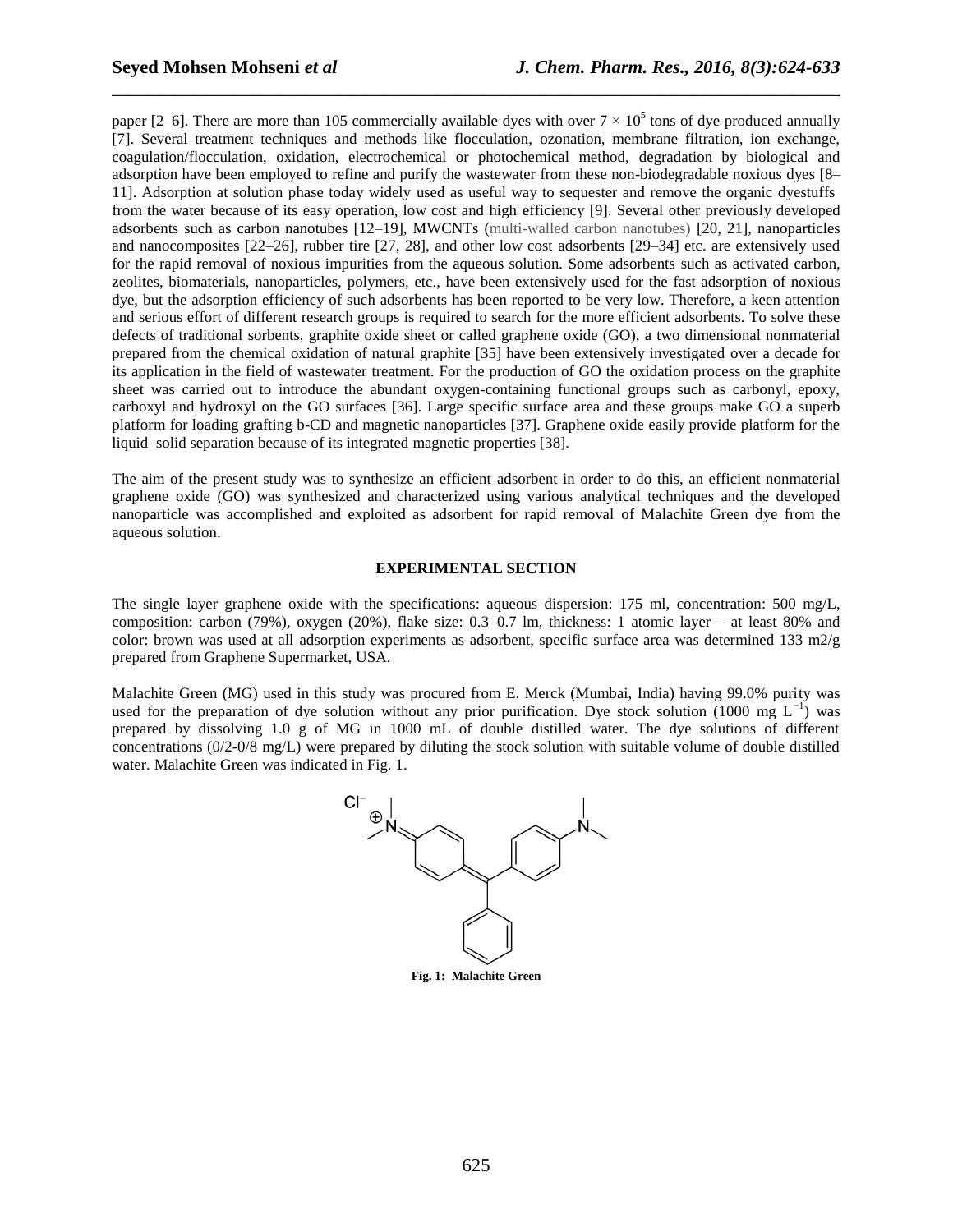# **Asorption study**

\_\_\_\_\_\_\_\_\_\_\_\_\_\_\_\_\_\_\_\_\_\_\_\_\_\_\_\_\_\_\_\_\_\_\_\_\_\_\_\_\_\_\_\_\_\_\_\_\_\_\_\_\_\_\_\_\_\_\_\_\_\_\_\_\_\_\_\_\_\_\_\_\_\_\_\_\_\_

## **Characterizations of GO**

The surface textural and morphological properties of the developed adsorbent were carried out using Scanning electron microscopy and the obtained structure was presented in Fig. 2, it clearly revealed that the microstructures are present on the surfaces of graphene oxide.



**Fig. 2: SEM image of single layer graphene oxide surface prepared from Graphene Supermarket (a, c, e), USA and Graphene Oxide (b, d, f)**

The FTIR pattern of graphene has a characteristic peak at  $1610 \text{ cm}^{-1}$  due to the aromatic C-C skeletal vibrations as shown in Fig. 3. The FTIR pattern of GO, which is shown in Fig. 3, reveals the presence of oxygen-containing functional groups. The peaks at 1226, 1398, and 1645.17, correspond to C-O-C stretching vibrations, C-OH stretching, and C-C stretching mode of the sp2 carbon skeletal network, respectively; while peaks located at 3143.7 and 3427.27 correspond to C-O stretching vibrations of the COOH groups and O-H stretching vibration, respectively. For carrying out the adsorption studies of adsorbate–adsorbent system the temperate in the range of 298-305 k and for this range the GO is almost constant and this adsorbent is stable. So, GO was not decomposed in this particular fixed range of temperature. Surface charge for GO was investigated and the researcher indicated that GO have negative surface charge, because have carboxylate group on surface graphene.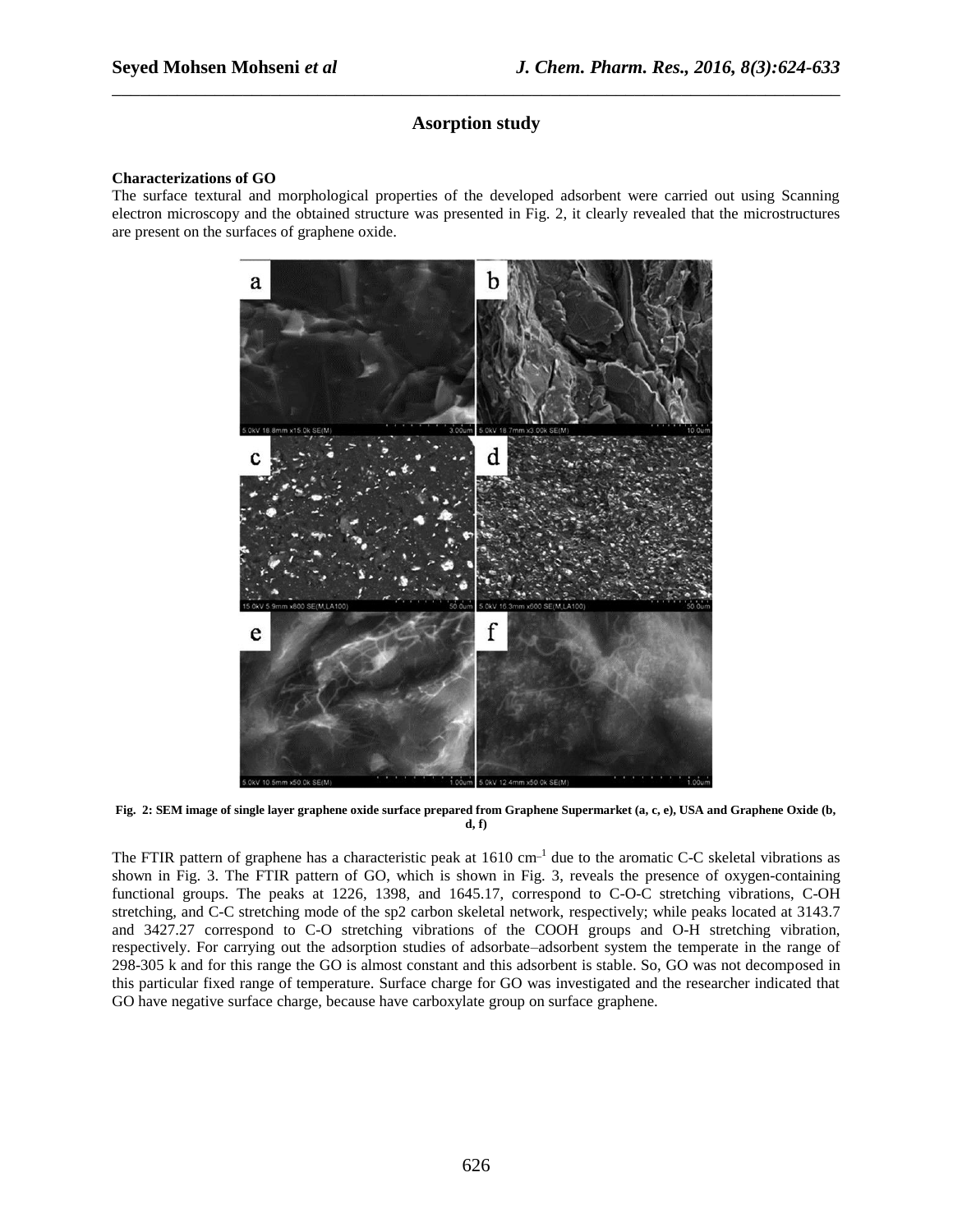

\_\_\_\_\_\_\_\_\_\_\_\_\_\_\_\_\_\_\_\_\_\_\_\_\_\_\_\_\_\_\_\_\_\_\_\_\_\_\_\_\_\_\_\_\_\_\_\_\_\_\_\_\_\_\_\_\_\_\_\_\_\_\_\_\_\_\_\_\_\_\_\_\_\_\_\_\_\_

**Fig. 3: Fourier transform infrared spectrum (FT-IR) for graphene oxide**

## **RESULTS AND DISCUSSION**

#### **Effect of contact time:**

To perform the adsorption experiments samples were prepared by adding the 20 mg of GO as adsorbent in to 20 mL dye solutions with concentrations 25 mg  $L^{-1}$ , for batch adsorption experiments.

The concentrations of dye in the aqueous solutions were collected and determined using the UV–Vis spectrophotometer furnished by Varian (Cary 100 Bio) (London–England) after a certain period of time at 10, 20, 30, 40, 50, 60, 70, 80, 90, 100, 110 and 120 min. Adsorptions time curve for removal of MG dye by GO as adsorbent is shown in Fig. 4.



**Fig. 4: Effect of contact time on the removal of Malachite Green dye on GO adsorbent, initial concentration: 0.2 mg/L; adsorbent dosage: 20 mg and T: 298 K, pH: 3**

By doing the preliminary experiments 100 min was confirmed as best contact time of adsorption Malachite Green dye on GO surface. Because 100 min was sufficient to attain equilibrium between GO surface and the dye so this time was used as optimized contact time. The whole solute–solvent was placed on ultrasonic bath which was maintained at the fixed temperature range 298-305 k; hence the adsorption experiment was carried out at fixed temperature. Ultrasonic bath (71020 DTH-E; Model 1510 DTH, 220 V; EMS Company) was used to prevent the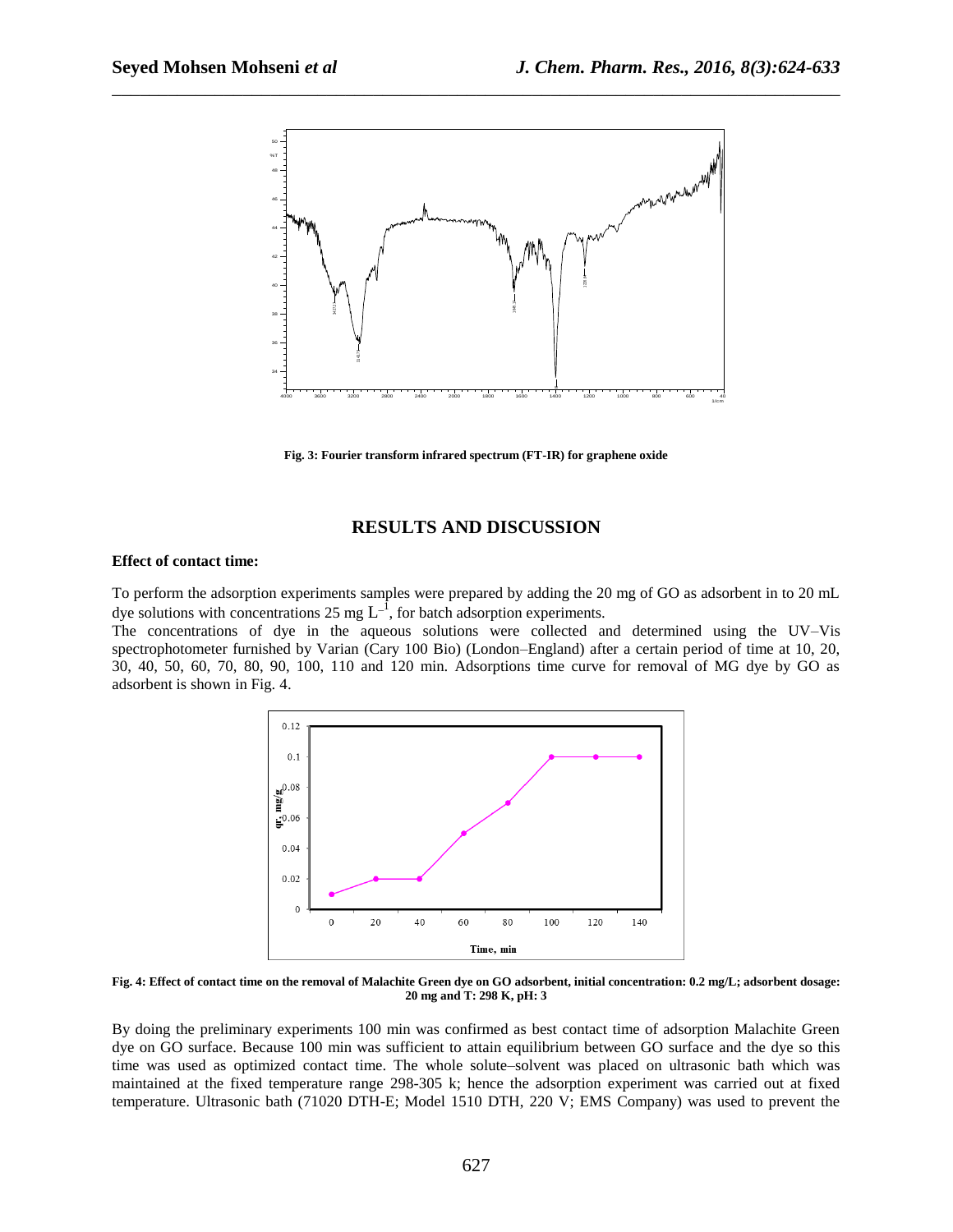aggregation of particles and forming bulk, it helps in the proper mixing of solvent containing impurities and adsorbent.

\_\_\_\_\_\_\_\_\_\_\_\_\_\_\_\_\_\_\_\_\_\_\_\_\_\_\_\_\_\_\_\_\_\_\_\_\_\_\_\_\_\_\_\_\_\_\_\_\_\_\_\_\_\_\_\_\_\_\_\_\_\_\_\_\_\_\_\_\_\_\_\_\_\_\_\_\_\_

The samples including dye and adsorbents were filtered by a 0.2 µm cellulose membrane. Then the suspensions containing the dye and adsorbent were centrifuged for 4 min at 4500 rpm, which was later followed by the measurement of the remaining concentrations Malachite Green dye using UV–Vis spectrophotometer. Then for equilibrium study i.e. the amount of Malachite Green dye removed by the GO were determined by the difference between the initial and residual concentration of dye solution. The adsorption capacity of Malachite Green dye on graphene oxide was calculated using the Eq. (1) [39, 40]:

$$
q_e = \frac{(C_0 - C_e)V}{W} \tag{1}
$$

Where  $q_e$  is the amount of dye taken up by the adsorbent (mg  $g^{-1}$ ),  $C_0$  was the initial dye concentration (mg  $L^{-1}$ ),  $C_e$ was the dye concentration after the adsorption process (mg  $L^{-1}$ ), m is adsorbent mass (g) and V is the volume of the dye solution (L) [41].

#### **Effect of initial concentration**

Effect of initial concentration of dye on adsorption capacity was well studied and elucidated. For determining the effect of initial concentration of MG dye in solution, the adsorption experiments were performed in several initial concentrations varying from 0.2 to 0.8 mg  $L^{-1}$  at 298 K and optimized pH 3 for 100 min.



**Fig. 5: Effect of initial concentration of Malachite Green dye on the removal by GO surface, initial concentration: 0.2, 0.4, 0.6 and 0.8 mg/L; adsorbent dosage: 20 mg and T: 298 K, pH: 3**

As it can be clearly indicted in Fig. 5, On the other hand, increasing the initial concentration of Malachite Green dye the adsorption capacity was decreased; this may be due to repulsion between Malachite Green negative charge (Fig. 1 and the graphene oxide surface negative charge. The obtained facts can be well established by considering the chemical structure for Malachite Green; MG possesses negative charge. So, the electrostatic forces between MG with GO was repulsive in nature .So, it revealed the increased adsorption and reduced adsorption for MO, respectively.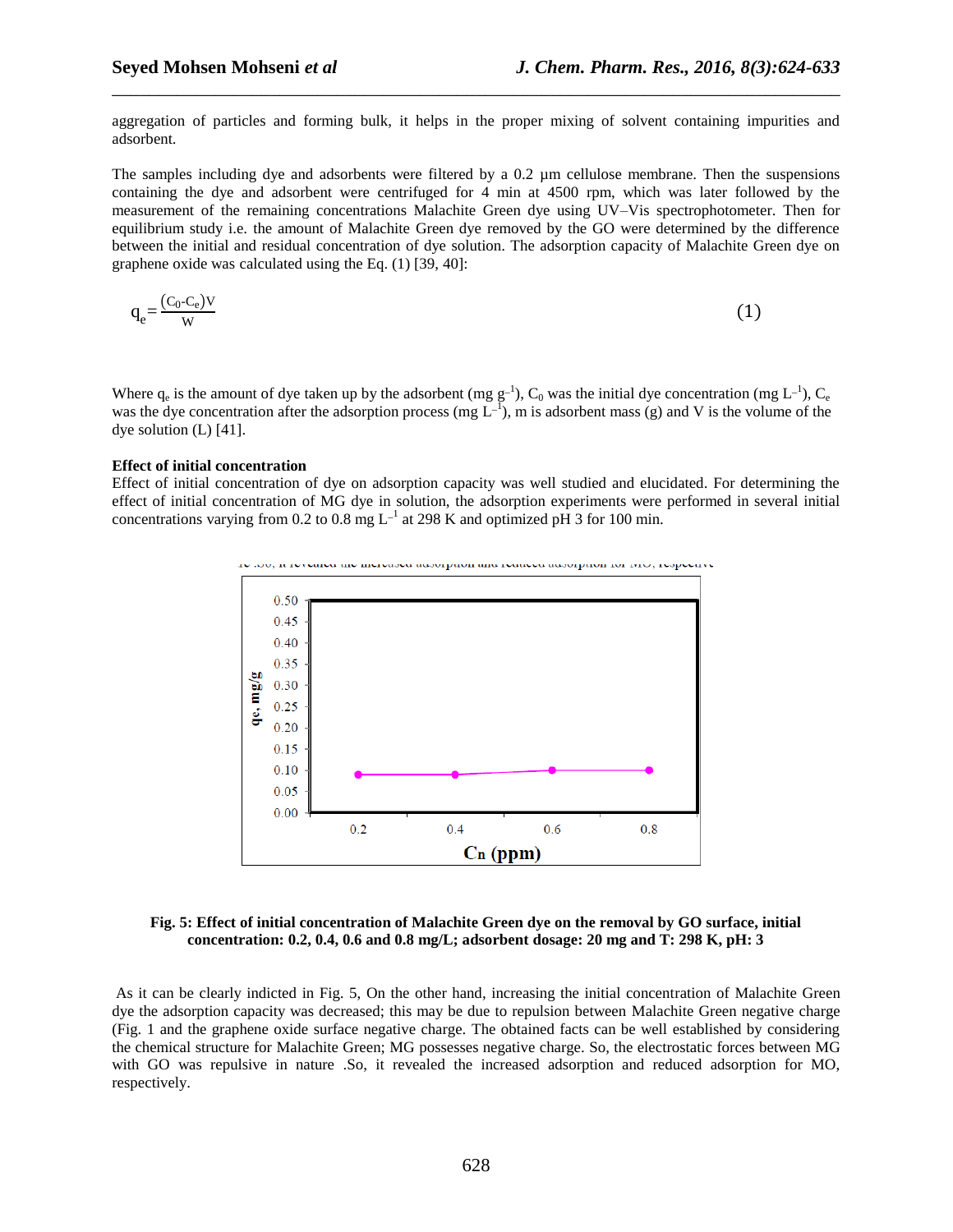#### **Effect of temperature on the adsorption process:**

To determine the effect of temperature on adsorption of Malachite Green dye from solution phase by graphene oxide adsorbent, the experiments were carried out at different temperature from 293 to 308 K at 100 min and pH 3. The curve of effect of temperature on the dye adsorption capacity on GO surface at temperature ranging from 283 to 308 K is displayed in Fig. 6.

\_\_\_\_\_\_\_\_\_\_\_\_\_\_\_\_\_\_\_\_\_\_\_\_\_\_\_\_\_\_\_\_\_\_\_\_\_\_\_\_\_\_\_\_\_\_\_\_\_\_\_\_\_\_\_\_\_\_\_\_\_\_\_\_\_\_\_\_\_\_\_\_\_\_\_\_\_\_

As shown in Fig. 6 with increasing the temperature removal of Malachite Green dye by graphene oxide adsorbent was increased. It revealed towards the endothermic nature of the process.



**Fig. 6: Effect of temperature on the adsorption of Malachite Green dye by GO adsorbent, initial concentration: 0.2 mg/L; adsorbent dosage: 20 mg and T: 293, 298, 303 and 308 K, pH: 3.**

## **Effect of pH:**

To determine the effect of initial solution pH on removal of Malachite Green dye by GO, the adsorption experiments were performed at several pH from 3 to 9, at temperature 298 K and contact time 100 min. For all adsorption experiments observed that with increasing pH value from 3 to 9, the removal of dye by graphene oxide surface was decreased as shown in Fig. 7. The high removal capacity of dye by graphene oxide surface at low pH values may be explained due to electrostatic attraction occurred between GO surface and Malachite Green dye. In addition from Fig. 7, it can be seen that adsorption percentage of Malachite Green dye is decreasing. [42].



**Fig. 7: Effect of pH on the Malachite Green dye removal by GO adsorbent, initial concentration: 0.2 mg/L; adsorbent dosage: 20 mg and T: 298 K**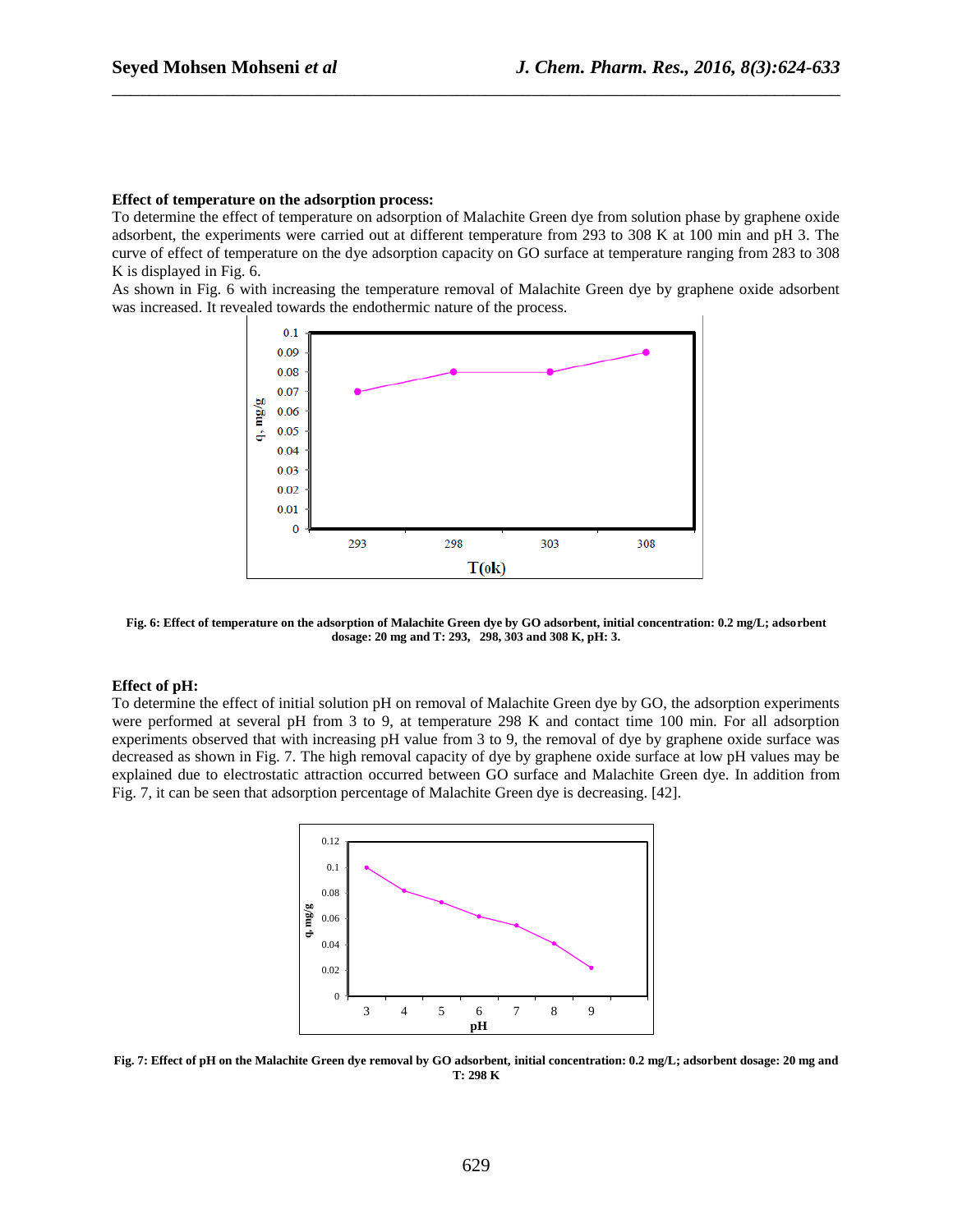### **Adsorption isotherm study:**

Effect of initial concentration of dye on removal by GO adsorbent is shown in Fig. 5. With increasing the initial concentration of Malachite Green dye from 0.2 to 0.8 ppm adsorption capacity of Malachite Green dye was decreased. The models analyze base interaction between solute molecules on solution (liquid phase) and adsorbents surface (solid phase). So, we can use many models such as kinetics or isotherm model. Many models are using on adsorption process, but some models such as Langmuir, Freundlich, Dubinin–Radushkevich (D–R) and Halsey and others are easily used and more valid between experiment and theoretical date. Also, many parameters can be calculated from these isotherms.

\_\_\_\_\_\_\_\_\_\_\_\_\_\_\_\_\_\_\_\_\_\_\_\_\_\_\_\_\_\_\_\_\_\_\_\_\_\_\_\_\_\_\_\_\_\_\_\_\_\_\_\_\_\_\_\_\_\_\_\_\_\_\_\_\_\_\_\_\_\_\_\_\_\_\_\_\_\_

In this study, for the adsorption capacity of basic red 12 and Malachite Green dye by GO adsorbent, simulated by the Temkin [43], the Freundlich [44], and the Langmuir [45,46].

Also, the models were evaluated by the adjusted determination factor  $(R^2$ adj); in addition, to estimate the fitness of isotherm equations to the experimental data, the chi-square statistic  $(X^2)$  was used to measure the isotherm constants [47].

#### **Temkin isotherm model:**

The effects of some indirect adsorbent–adsorbate interaction on adsorption isotherms considered Temkin and suggested that the heat of adsorption of all the molecules in the layer would linearly decrease with coverage [43]. The Temkin isotherm has been applied in the following form:

$$
q_e = B \ln A + B \ln C_e \tag{2}
$$

Where A (l/mg) is the Temkin parameter related to the equilibrium binding energy and B is the Temkin constant related to adsorption heat. The Temkin constants can be derived from the plot of qe versus ln Ce. The obtained results are presented in Table 3 and the curves are shown in Fig. 8.



**Fig. 8: Temkin adsorption isotherm of and Malachite Green dye on GO surface, conditions: dye initial concentration: 0.2, 0.4, 0.6 and 0.8 mg/L; adsorbent dosage: 20 mg; time: 100 min; T: 298 K and pH 3**

## **Freundlich isotherm model:**

The Freundlich [44] isotherm is derived by assuming a heterogeneous surface with a no uniform distribution of the heat of sorption over the surface. It can be linearly expressed as follows:

$$
\text{Ln } q_e = \ln k_f + 1/\text{n } \ln C_e \tag{3}
$$

Where n and KF are adsorption intensity and the Freundlich parameters related to adsorption capacity, respectively. If the value of  $1/n$  is lower than 1, it indicates a normal adsorption; otherwise, it is indicative of cooperative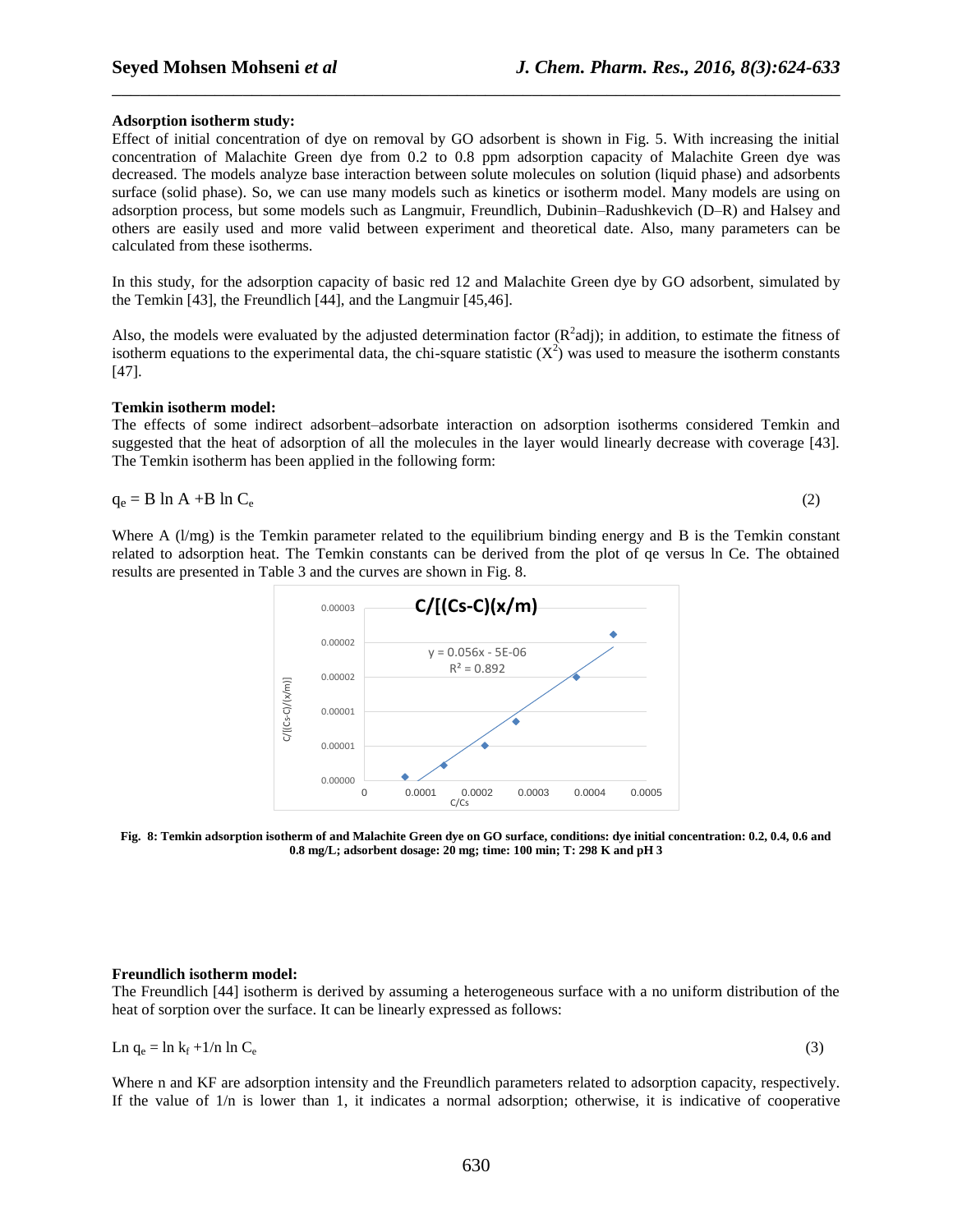adsorption. The Freundlich constants can be obtained from the plot of log qe versus log Ce [25]. The obtained results are presented in Table 1 and the curves are shown in Fig. 9.

\_\_\_\_\_\_\_\_\_\_\_\_\_\_\_\_\_\_\_\_\_\_\_\_\_\_\_\_\_\_\_\_\_\_\_\_\_\_\_\_\_\_\_\_\_\_\_\_\_\_\_\_\_\_\_\_\_\_\_\_\_\_\_\_\_\_\_\_\_\_\_\_\_\_\_\_\_\_



**Fig. 9: Freundlich adsorption isotherm of basic Malachite Green dye on GO surface, conditions: dye initial concentration: 0.2, 0.4, 0.6 and 0.8 mg/L; adsorbent dosage: 20 mg; time: 100 min; T: 298 K and pH 3**

## **Langmuir isotherm model:**

One of the most prevalent isotherm models which are widely used in the equilibrium study is the Langmuir isotherm model. In this study four types of the linearized Langmuir isotherm were used which can be expressed as [45]:

$$
\frac{c_{eq}}{q_{eq}} = \frac{1}{q^{\circ}b} + \frac{c_{eq}}{q^{\circ}}
$$
 (4)



**Fig. 10: Langmuir isotherm for adsorption of Malachite Green dye on GO surface, conditions: dye initial concentration: 0.2, 0.4, 0.6 and 0.8 mg/L; adsorbent dosage: 20 mg; time: 100 min; T: 298 K and pH 3**

**Table 1: Adsorption Isotherm Parameters**

| Langmuir   |             |       | <b>FREUNDLICH</b> |          |                | Temkin                           |        |                |
|------------|-------------|-------|-------------------|----------|----------------|----------------------------------|--------|----------------|
| Ka(L/mg)   | $Q_m(mg/g)$ | $E^2$ |                   | Kf(mg/g) | D <sup>2</sup> | $K_t(L/mg)$                      |        | $\mathbf{D}^2$ |
| 0.12813370 | 54.347826 1 | 0.71  | 2.99043           | 101.142  |                | $\vert 0.996 \vert$ e0.475952575 | 11.049 | 0.89           |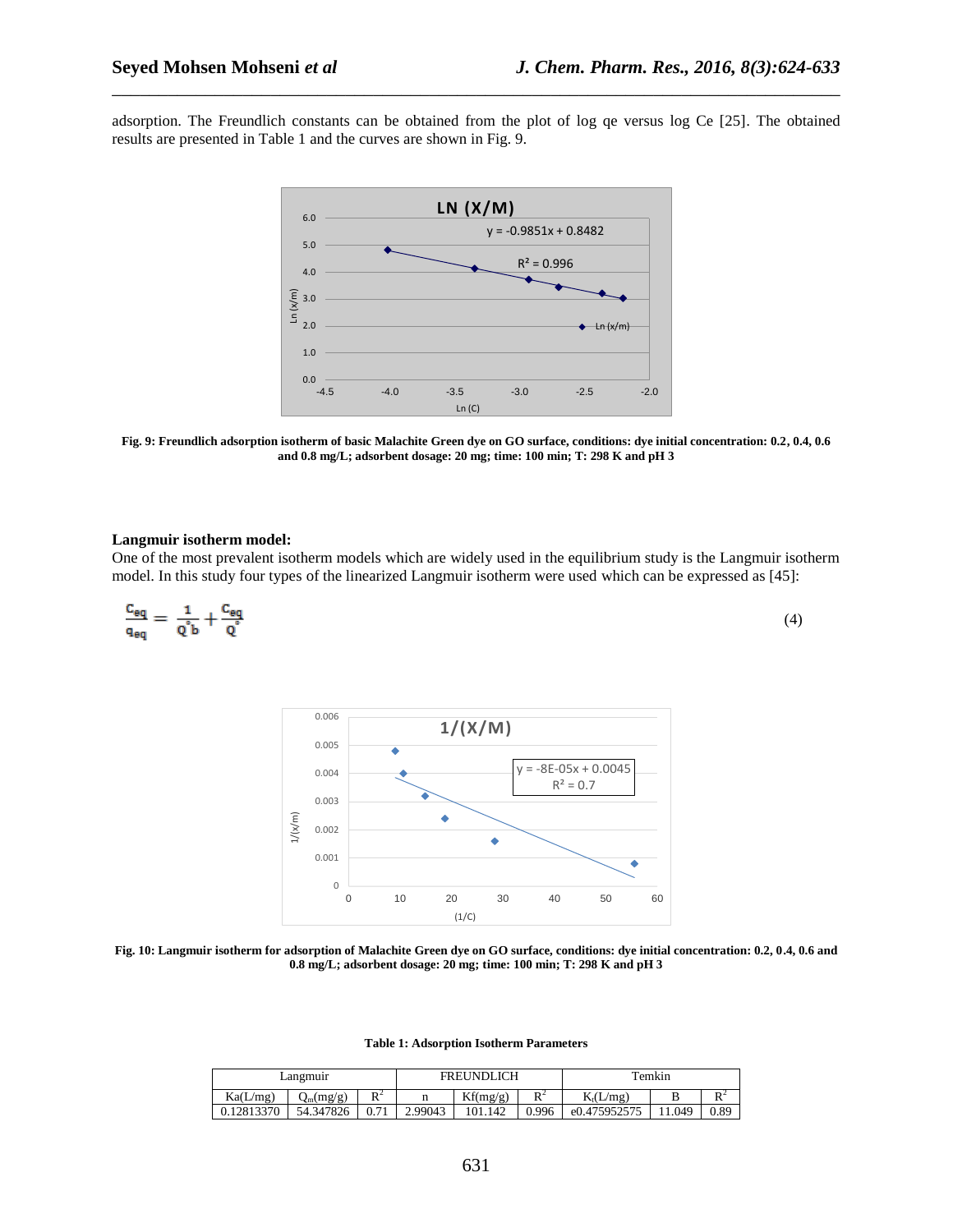## **CONCLUSION**

\_\_\_\_\_\_\_\_\_\_\_\_\_\_\_\_\_\_\_\_\_\_\_\_\_\_\_\_\_\_\_\_\_\_\_\_\_\_\_\_\_\_\_\_\_\_\_\_\_\_\_\_\_\_\_\_\_\_\_\_\_\_\_\_\_\_\_\_\_\_\_\_\_\_\_\_\_\_

In summary, the adsorption capacity of MO dye on GO surface from aqueous solutions was well investigated and elucidated. The optimized values of initial concentration of dye, contact time, pH and adsorbent dose were found to be 0.2 mg/L, 100 min, 3 and 20 mg, respectively. The effect of temperature revealed that the adsorption process of dye on adsorbents was endothermic. The obtained adsorption equilibrium data for the experiments was carried out using four types of the Langmuir, Freundlich, Temkin isotherm models. Results clearly depict that adsorption of MG dye on to the GO adsorbent surface was well fitted and found to be in good agreement with the Freundlich isotherm, the obtained regression constant value  $(R^2)$  was found to be 0.996 and low value the chi-square statistic  $(X^2)$ .

### **REFERENCES**

- [1] Bulut, Y. and H. Karaer, **2015**. *J. Dispersion Sci. Technol*., 36: 61–67. Make references like this style.
- [2] Bhattacharyya, R. and S.K. Ray, **2015**. *Chem. Eng. J.* 260 269–283
- [3]Roosta ,M., M. Ghaedi, N. Shokri, A. Daneshfar, R. Sahraei and A. Asghari, **2014**.
- [3] Optimization of the combined ultrasonic assisted/adsorption method for the removal of malachite green by gold
- nanoparticles loaded on activated carbon: experimental design, *Spectrochim. Acta*, Part A 118 55–65.
- [4] Pelekani, C. and V.L. Snoeyink, **2001**. *Carbon*, 39: 25–37. Make references like this style.
- [5] Liu ,Y., Y. Kang, B. Mu and A. Wang, **2014**. *Chem. Eng. J.* 237 403–410.
- [6] Suchithra ,P.S., L. Vazhayal, A.P. Mohamed and S. Ananthakumar ,**2012**. *Chem. Eng. J*. 200 589–600.
- [7] Hareesh ,P., K.B. Babitha and S. Shukla, **2012**. *J. Hazard. Mater*. 229 177–182.
- [8]Foo, K.Y. and B.H. Hameed, **2010**. *Chem. Eng. J*. 156 2–10.
- [9] Karadag ,E., O. Barıs and U. Zum, **2012**. *Polym. Bull.* 68 1357–1368.
- [10] Moradi ,O., M. Norouzi, A. Fakhri and K. Naddafi, **2014**. *J. Environ. Health Sci. Eng*. 12 (17) 1–9.
- [11] Mishra ,S. and P. Kumar, **2014**. *J. Adv. Sci. Eng. Res*. 1 (1) 36–40.
- [12] Mahmoodian ,H., O. Moradi, B. Shariatzadeha, T.A. Saleh, I. Tyagi, A. Maity, M. Asif and V.K. Gupta ,**2014**. *J. Mol. Liq*. 202 189–198.
- [13] Saleh, T.A. and V.K. Gupta, **2012**. *Environ. Sci. Pollut. Res*. 19 1224–1228.
- [14] Gupta ,V.K., S. Agarwal and T.A. Saleh, **2011**. *J. Hazard. Mater*. 185 17–23.
- [15] Nekouei ,F., S. Nekouei, I. Tyagi, V.K. Gupta and Kinetic, **2015**. *J. Mol. Liq*. 201 124–133.
- [16] Gupta ,V.K. and T.A. Saleh, **2013**. *Environ. Sci. Pollut. Res.* 20 2828–2843.
- [17] Gupta ,V.K., R. Kumar, A. Nayak, T.A. Saleh and M.A. Barakat, **2013**. *Adv. Colloid Interface Sci.* 194 24–34.
- [18] Pahlavan ,A., V.K. Gupta, A.L. Sanati, F. Karimi, M. Yoosefian and M. Ghadami, **2014**. *Electrochim. Acta* 123 456–462.
- [19] Ghaedi, M., M. Ghaedi, A. Vafaei, N. Iravani, M. Keshavarz, M. Rad, I. Tyagi, S. Agarwal and V.K. Gupta, **2015**. *J. Mol. Liq*. 206 195–206.
- [20] Khani ,H., M.K. Rofouei, P. Arab, V.K. Gupta and Z. Vafaei, **2010**. *J. Hazard. Mater*. 183 402–409.
- [21] Asfaram ,A., M. Ghaedi, S. Agarwal, I. Tyagi and V.K. Gupta, **2015**. *RSC Adv*. 5 18438–18450.
- [22] Gupta ,V.K., R. Jain, A. Mittal, S. Agarwal and S. Sikarwar, **2012**. *Mater. Sci. Eng*.: C 32 12–17.
- [23] Goyal ,R.N., V.K. Gupta and S. Chatterjee, **2010**. *Sensor Actuator, B: Chemical* 149 252–258.
- [24] Gupta ,V.K., R. Jain, S. Agarwal and M. Shrivastava, **2011**. *Mater. Sci. Eng*.: C 31 1062–1067.

[25] Dehghani ,M.H., M.M. Taher, A.K. Bajpai, B. Heibati, I. Tyagi, M. Asif, S. Agarwal and V.K. Gupta, **2015**. *Chem. Eng. J.* 279 344–352.

- [26] Ghaedi, M., S. Hajjati, Z. Mahmudi, I. Tyagi, S. Agarwal, A. Maity and V.K. Gupta, **2015**. *Chem. Eng. J*. 268 28– 37.
- [27] Gupta ,V.K., Suhas, A. Nayak, S. Agarwal, M. Chaudhary and I. Tyagi, **2014**. *J. Mol. Liq*. 190 215–222.
- [28] Gupta ,V.K., A. Nayak, S. Agarwal and I. Tyagi, **2014**. *J. Colloids Surf. Sci*. 417 420–430.
- [29] Gupta ,V.K., A. Mittal and J. Mittal, **2010**. *J. Colloid Interface Sci*. 344 497– 507.
- [30] Gupta ,V.K., S.K. Srivastava, D. Mohan and S. Sharma, **1997**. *Waste Manage*. 17 517–522.
- [31] Gupta ,V.K., A. Mittal and J. Mittal, **2010**. *J. Colloid Interface Sci*. 342 518–527.
- [32] Gupta ,V.K., A. Mittal, D. Kaur, A. Malviya and J. Mittal, **2009**. *J. Colloid Interface Sci*. 337 345–354.
- [33] Gupta ,V.K., I. Ali, T.A. Saleh, A. Nayak and S. Agarwal, **2012**. *RSC Adv*. 2 6380– 6388.